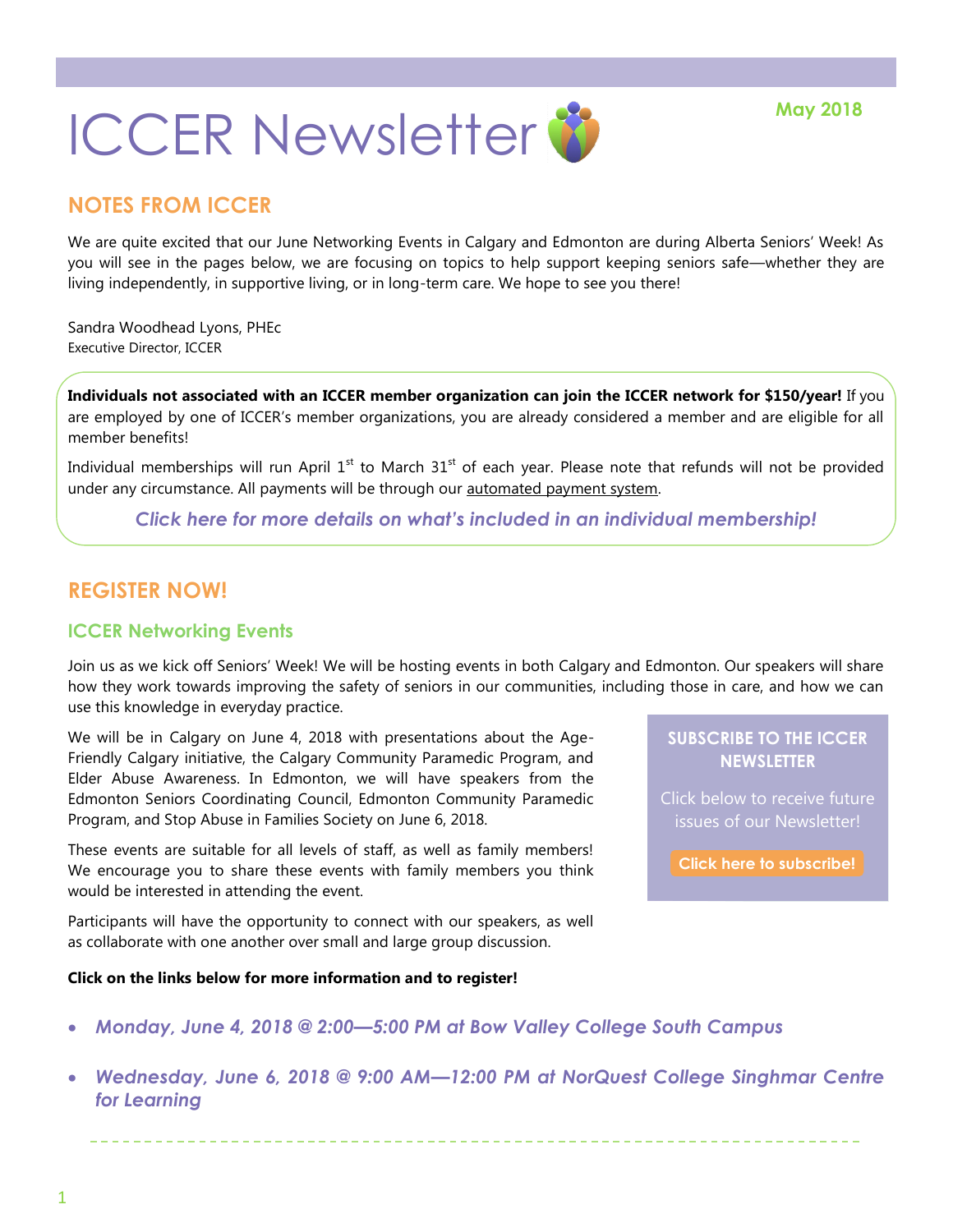## **REGISTER NOW! CONT'D**

#### **Collaborative Practice Discussions**

ICCER is holding Collaborative Practice Discussions for member organizations on June 5 in Calgary and June 14 in Edmonton. We will be discussing the topic of resident/family engagement. In part, the sessions will be a continuation of the discussions held in June 2017, which looked at developing a model to assist with embedding resident/family engagement as an integral part of care.

The sessions will also be an opportunity for ICCER members to share their thoughts on the Health Quality Council of AB Long-Term Care Family Experience Survey Reports. HQCA is evaluating the reach and use of the Reports. The first step in the evaluation was an online-survey. The second step is collecting information through focus groups. We will hold focused discussions on the Reports' design, relevance, and use. Staff and family members will have an opportunity to provide their input.

These Collaborative Practice Discussions are well suited to Quality Improvement Leads, Best Practice Leads, Educators, and Administrators! We also encourage family members to attend the discussions, as they have valuable knowledge and experiences to share regarding their involvement in care.

**If you are interested in attending the Collaborative Practice Discussions in June, please contact Emily Dymchuk at [emily@iccer.ca](mailto:emily@iccer.ca) or 780-248-5634.** 

**Note: These events are only open to staff, faculty, students, and family members of ICCER member organizations!**

### **SIGN-UP FOR FUTURE EVENT INVITATIONS!**

If you would like to receive future email invitations to ICCER events, **click on the link** to be added to our distribution list!

**[Click here to subscribe!](https://visitor.r20.constantcontact.com/manage/optin?v=001MqUcqqvjwLD850nipaor0HtdI1Y9d8ED2u9ivDzRV7Gp5uTyf2p54vfsufOQXL7BcGZnnLM-9yRAw3TIqncd_CNV4yZzfE9gE8XUs-KE6So%3D)**

### **UPCOMING EVENTS**

Music Care Conference 2018, *Music, Aging and Wellness*, is being held on **Saturday, November 17** at CIGI Campus, **Waterloo, Ontario**.

Keynote speakers include Dr. Gary Ansdell, Music Therapy Practitioner and Scholar, Nordoff Robbins and Exeter University, UK; Dr. Andrea Creech, Canada Research Chair in Music in the Community, Laval University, Quebec City; and Ian Thomas, Canadian Singer/Songwriter and Juno Award winner.

# **Save The Date**



**Music Care Conference 2018** Theme: Music, Aging and Wellness Saturday November 17, 2018 CIGI Campus, Waterloo, ON





da Re





 $\overline{2}$